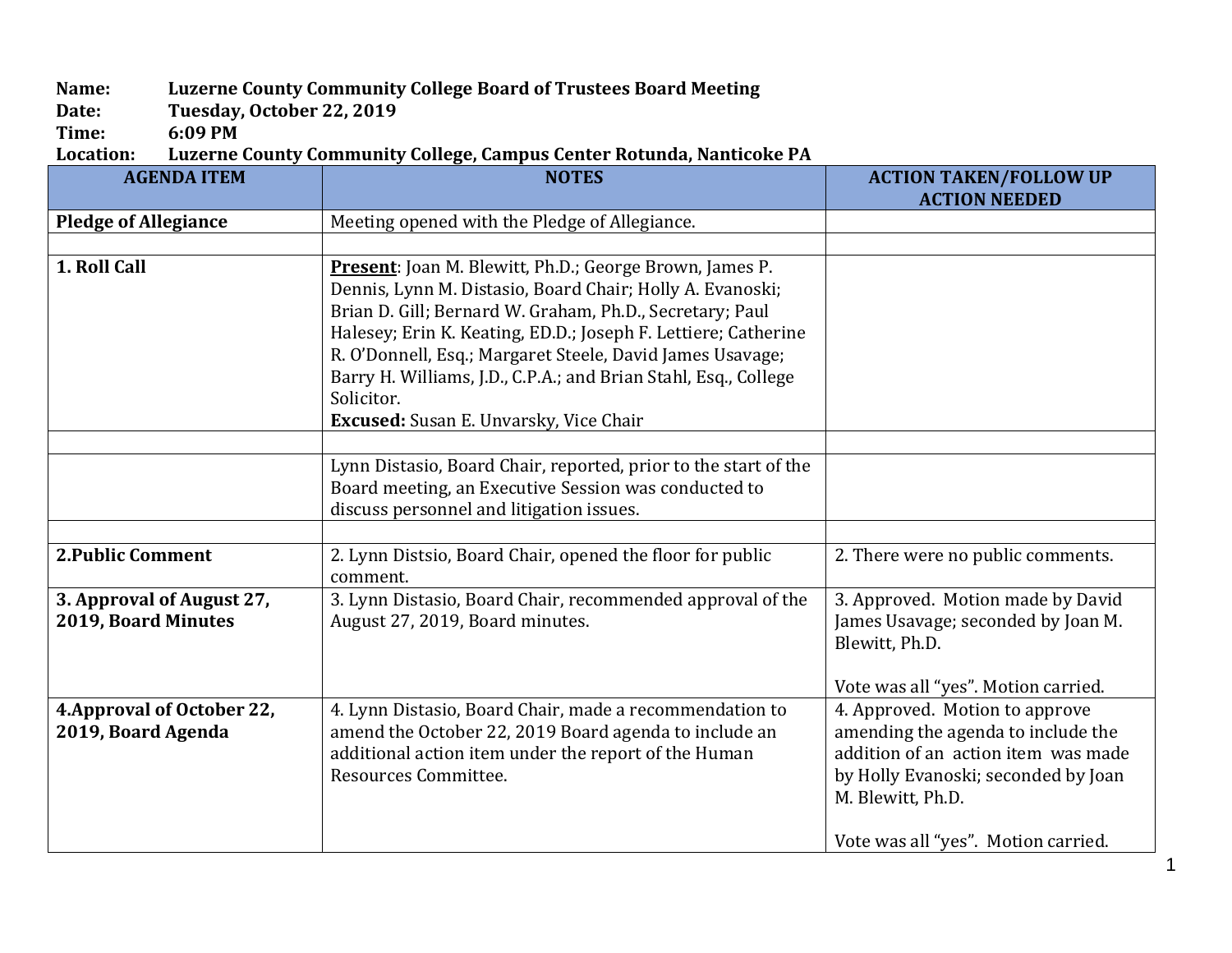| <b>AGENDA ITEM</b>                         | <b>NOTES</b>                                                                                                                                                                                                                                                                                                                                                                                                                                                                                                                                                                                                                                                                                                                                                                                                                                                                                                                                                                                                                                                                                                                                                                                                                                                                                                                                                                                                                 | <b>ACTION TAKEN/FOLLOW UP</b><br><b>ACTION NEEDED</b>                                                |
|--------------------------------------------|------------------------------------------------------------------------------------------------------------------------------------------------------------------------------------------------------------------------------------------------------------------------------------------------------------------------------------------------------------------------------------------------------------------------------------------------------------------------------------------------------------------------------------------------------------------------------------------------------------------------------------------------------------------------------------------------------------------------------------------------------------------------------------------------------------------------------------------------------------------------------------------------------------------------------------------------------------------------------------------------------------------------------------------------------------------------------------------------------------------------------------------------------------------------------------------------------------------------------------------------------------------------------------------------------------------------------------------------------------------------------------------------------------------------------|------------------------------------------------------------------------------------------------------|
| <b>Approval of Amended</b><br>Agenda.      | Board Chair Distasio requested a motion to approve the<br>agenda as amended.                                                                                                                                                                                                                                                                                                                                                                                                                                                                                                                                                                                                                                                                                                                                                                                                                                                                                                                                                                                                                                                                                                                                                                                                                                                                                                                                                 | Approved. Motion made by Barry H.<br>Williams, J.D., C.P.A.; seconded by<br>Bernard W. Graham, Ph.D. |
| 5. Report of Officers and<br><b>Agents</b> |                                                                                                                                                                                                                                                                                                                                                                                                                                                                                                                                                                                                                                                                                                                                                                                                                                                                                                                                                                                                                                                                                                                                                                                                                                                                                                                                                                                                                              | Vote was all "yes". Motion carried.                                                                  |
| <b>President's Report</b>                  | Thomas P. Leary, President, reported the Luzerne County<br>Community College AllOne Recovery Educational Institute<br>(AREI), Human Services department, and LCCC Science Club<br>will host a presentation, "Battling Opioids" on Tuesday,<br>October 29, 2019, at 11 a.m. and 6 p.m., at the College's<br>Campus Center Rotunda. The program will be presented by<br>Alexis Johnson, of Jessup, PA, who will discuss her 15-year<br>battle with addiction.<br>Ms. Johnson, an international fitness model and published<br>author, is currently featured on A& E's "60 Days In" and her<br>memoir, "Beautiful Nightmare" will be released this year.<br>Ms. Johnson is a graduate of Pennsylvania State University<br>with a bachelor's degree in criminology and a double minor<br>in sociology and liberal arts. The program is free and open to<br>the public.<br>LCCC's Library received a donation from members of the<br>Coombs Family, former and current residents of Nanticoke.<br>Board Chair Lynn Distasio, President Leary and members of<br>the college staff meet with the late Arthur E. Coombs five<br>children, who donated their father's personal collection of<br>materials documenting the early development of the<br>community college. Arthur E. Coombs served as president of<br>the IMPACT Committee (Improvement Action Citizens for<br>the Greater Nanticoke Area), which did a study on moving |                                                                                                      |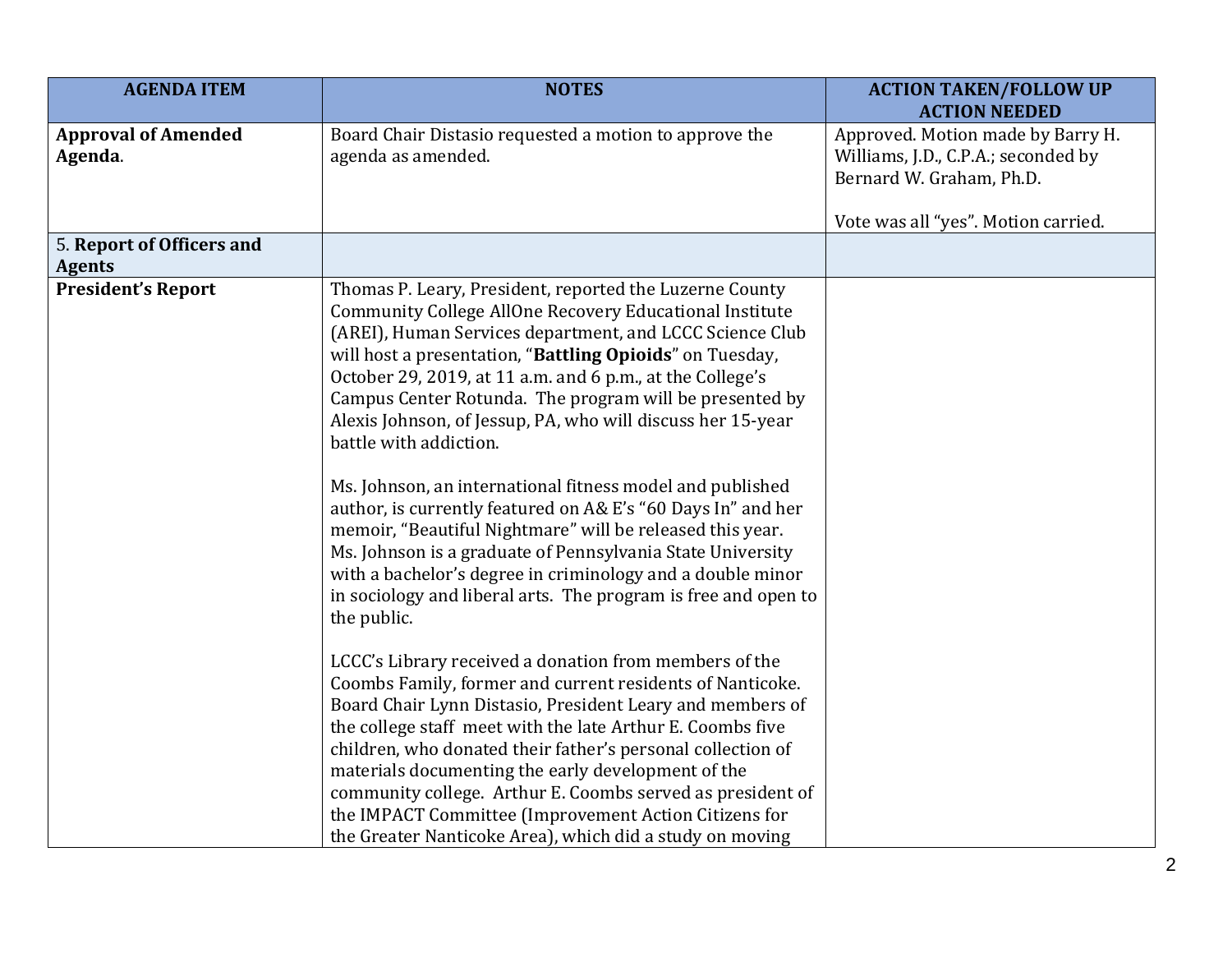| <b>President's Report</b> | Luzerne County Community College from its temporary                                                          |  |
|---------------------------|--------------------------------------------------------------------------------------------------------------|--|
| (continued from page 2)   | location in Wilkes-Barre to a permanent site in Nanticoke.                                                   |  |
|                           | The collection includes historical records and letters,                                                      |  |
|                           | newspaper clippings, and personal notes. The book will be                                                    |  |
|                           | kept in the College's Library Archives.                                                                      |  |
|                           |                                                                                                              |  |
|                           | A Fall Open House will be held Saturday, November 2, 2019,                                                   |  |
|                           | from 9 a.m. to noon, at the College's Campus Center.                                                         |  |
|                           | Information on programs of study, financial aid, student                                                     |  |
|                           | activities and athletics, transfer and dual admission                                                        |  |
|                           | agreements, health sciences admission, English as a Second                                                   |  |
|                           | Language (ESL), career exploration, and student services will                                                |  |
|                           | be available and tours of the campus will be provided.                                                       |  |
|                           | President Leary introduced Dr. Deb Vilegi-Payne, Dean of                                                     |  |
|                           | Nursing and Health Sciences, Laura Fowler, Department                                                        |  |
|                           | Chairperson of Nursing, Nick Frusciante, Curriculum                                                          |  |
|                           | Coordinator, and Lorraine Gerich, Professor, Nursing, and                                                    |  |
|                           | invited Dr. Payne to provide the LCCC Associate Degree                                                       |  |
|                           | Nursing program update.                                                                                      |  |
|                           |                                                                                                              |  |
|                           | Dean Payne reported the State Board of Nursing average                                                       |  |
|                           | pass rate in the state of Pennsylvania for 2019 is 91.6%.                                                    |  |
|                           | Dean Payne was pleased to announce the LCCC Class of 2019                                                    |  |
|                           | Nursing graduates achieved a pass rate of 93.14%.                                                            |  |
|                           |                                                                                                              |  |
|                           | In addition, Dean Payne shared the following                                                                 |  |
|                           | correspondence from Marsal P. Stoll, EdD, MSN, Chief<br>Executive Office of the Accreditation Commission for |  |
|                           |                                                                                                              |  |
|                           | Education in Nursing, which reads: "The Board of<br>Commissioners granted continued accreditation to the     |  |
|                           |                                                                                                              |  |
|                           | associate in nursing program and scheduled the next                                                          |  |
|                           | evaluation visit for Spring 2027. The details of the                                                         |  |
|                           | accreditation visit and the decision put forth by the Board                                                  |  |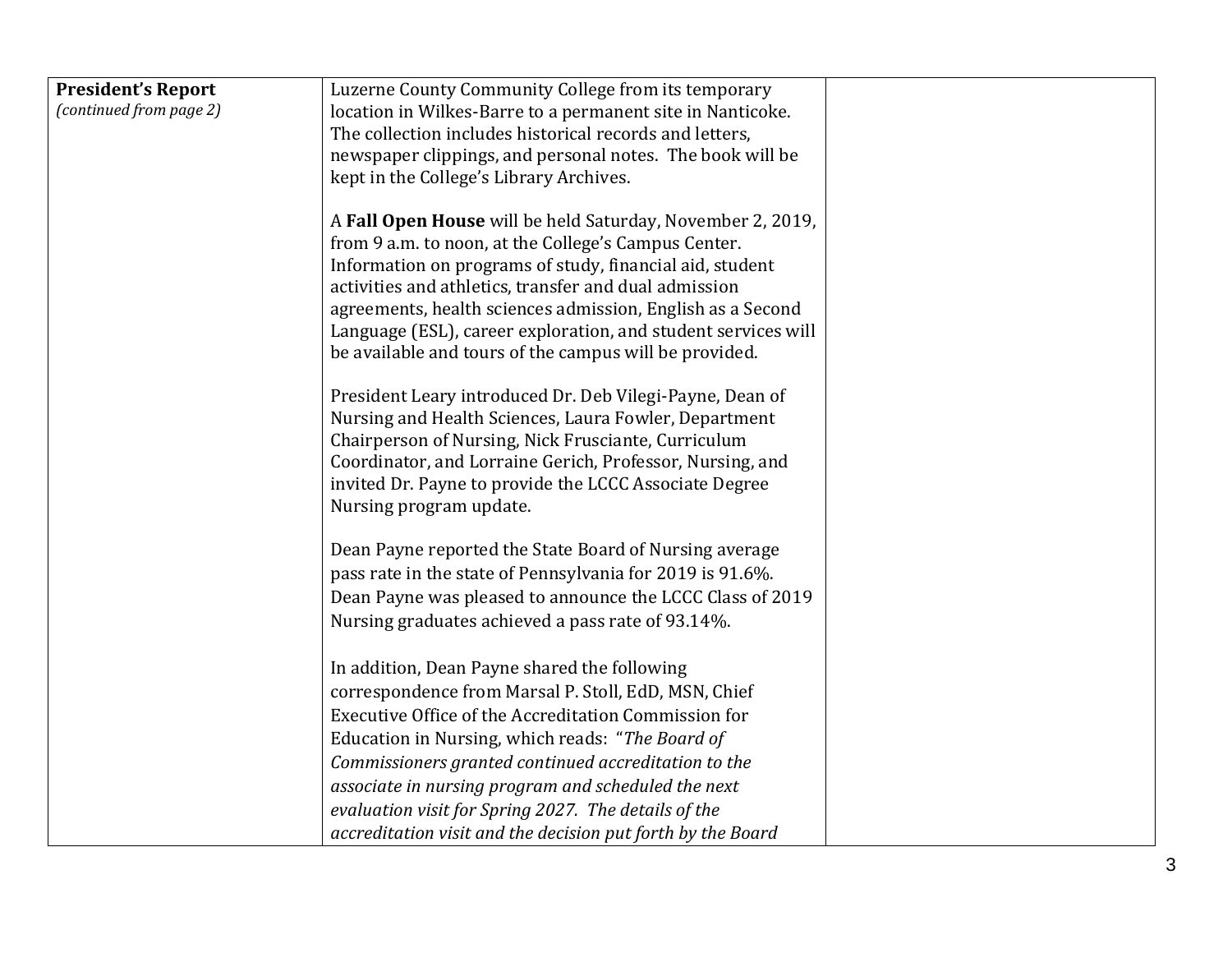| <b>President's Report</b> | have been sent to the program for nursing administrator.      |  |
|---------------------------|---------------------------------------------------------------|--|
| (continued from page 3)   | Congratulations on this outstanding achievement. We look      |  |
|                           | forward to continued success for your nursing program. On     |  |
|                           | behalf of the Board of Commissioners, we thank you and your   |  |
|                           | colleagues for your commitment to quality nursing education." |  |
|                           |                                                               |  |
|                           | A certificate to recognize the accreditation of the nursing   |  |
|                           | program was presented to President Leary. President Leary     |  |
|                           | read the following: The Accreditation Commission for          |  |
|                           | Education in Nursing has Awarded Accreditation to Luzerne     |  |
|                           | County Community College Associate Nursing Program for        |  |
|                           | Achievement of Quality and Excellence in Nursing Education,   |  |
|                           | Spring 2019 to Spring 2027.                                   |  |
|                           |                                                               |  |
|                           | Dean Payne expressed her appreciation to the LCCC Nursing     |  |
|                           | faculty for their outstanding work, dedication, and           |  |
|                           | commitment to LCCC's Nursing program.                         |  |
|                           |                                                               |  |
|                           | President Leary stated the nursing curriculum, as required    |  |
|                           | by the State and Accreditation body, has gone through a       |  |
|                           | number of changes in the last several years and it is         |  |
|                           | incumbent upon colleges to respond to those changes. This     |  |
|                           | is a reflect of the commitment and leadership of Dr. Cheryl   |  |
|                           | Lesser, Vice President of Academic Affairs, Dr. Payne and the |  |
|                           | nursing faculty and staff to make certain we provide          |  |
|                           | continued excellent quality education for those who are       |  |
|                           | aspiring to be registered nurses - a desperate need in our    |  |
|                           | region and throughout the state. We at Luzerne County         |  |
|                           | Community College are fulfilling our mission.                 |  |
| <b>Treasurer's Report</b> | No report.                                                    |  |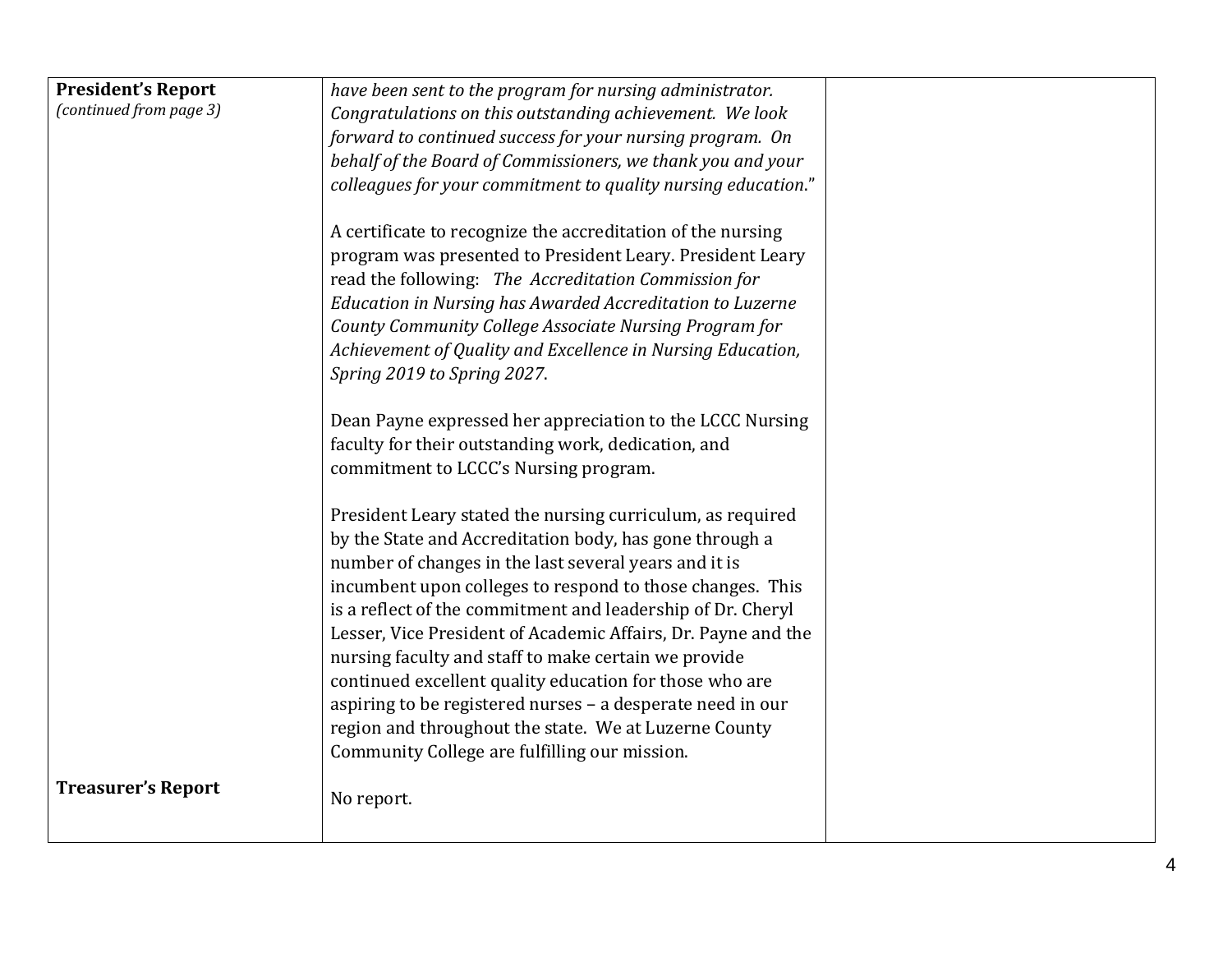| <b>Foundation Report</b> | Rebecca Brominski, Executive Director, Institutional                                                                |  |
|--------------------------|---------------------------------------------------------------------------------------------------------------------|--|
|                          | Advancement/Foundation, expressed on behalf of the                                                                  |  |
|                          | students served at Luzerne County Community College, a                                                              |  |
|                          | sincere thanks was extended to President Leary, Board of                                                            |  |
|                          | Trustees, and to the President's Leadership Team for                                                                |  |
|                          | supporting the annual scholarship donor dinner. 385 guests                                                          |  |
|                          | attended and 150 were student scholarship recipients and                                                            |  |
|                          | their families. Mrs. Brominski was proud to report we                                                               |  |
|                          | surpassed their goals of \$75,000 thanks to the generosity of                                                       |  |
|                          | our many supporters. Following the dinner, the Foundation                                                           |  |
|                          | Office received several inquiries from guests who may be                                                            |  |
|                          | interested in starting a scholarship fund.                                                                          |  |
|                          |                                                                                                                     |  |
|                          | During the Foundation's 27 years of existence, more than<br>5,000 students have been assisted, totaling over \$3.75 |  |
|                          | million in scholarships and student assistance funds.                                                               |  |
|                          | To date, for the 2019-2020 academic year, the Foundation                                                            |  |
|                          | assisted 360 students in the amount of \$315,000 in                                                                 |  |
|                          | scholarships and student assistance funds.                                                                          |  |
|                          |                                                                                                                     |  |
|                          | The 30 <sup>th</sup> Annual Craft Festival was held on Saturday, October                                            |  |
|                          | 19, 2019. Over 2,000 visitors attended the festival. Proceeds                                                       |  |
|                          | from the event will benefit the Alumni Association Legacy                                                           |  |
|                          | Scholarship. The event raised \$5,000. World War II Never                                                           |  |
|                          | Forget Art Exhibit opens Friday, November 1 <sup>st</sup> from 6 p.m. to                                            |  |
|                          | 8 p.m. The exhibit will feature a private collection of George                                                      |  |
|                          | R. Shadie and Alex T. Shadie.                                                                                       |  |
|                          |                                                                                                                     |  |
|                          | President Leary commended Mrs. Brominski and Foundation                                                             |  |
|                          | staff for their work.                                                                                               |  |
|                          |                                                                                                                     |  |
|                          |                                                                                                                     |  |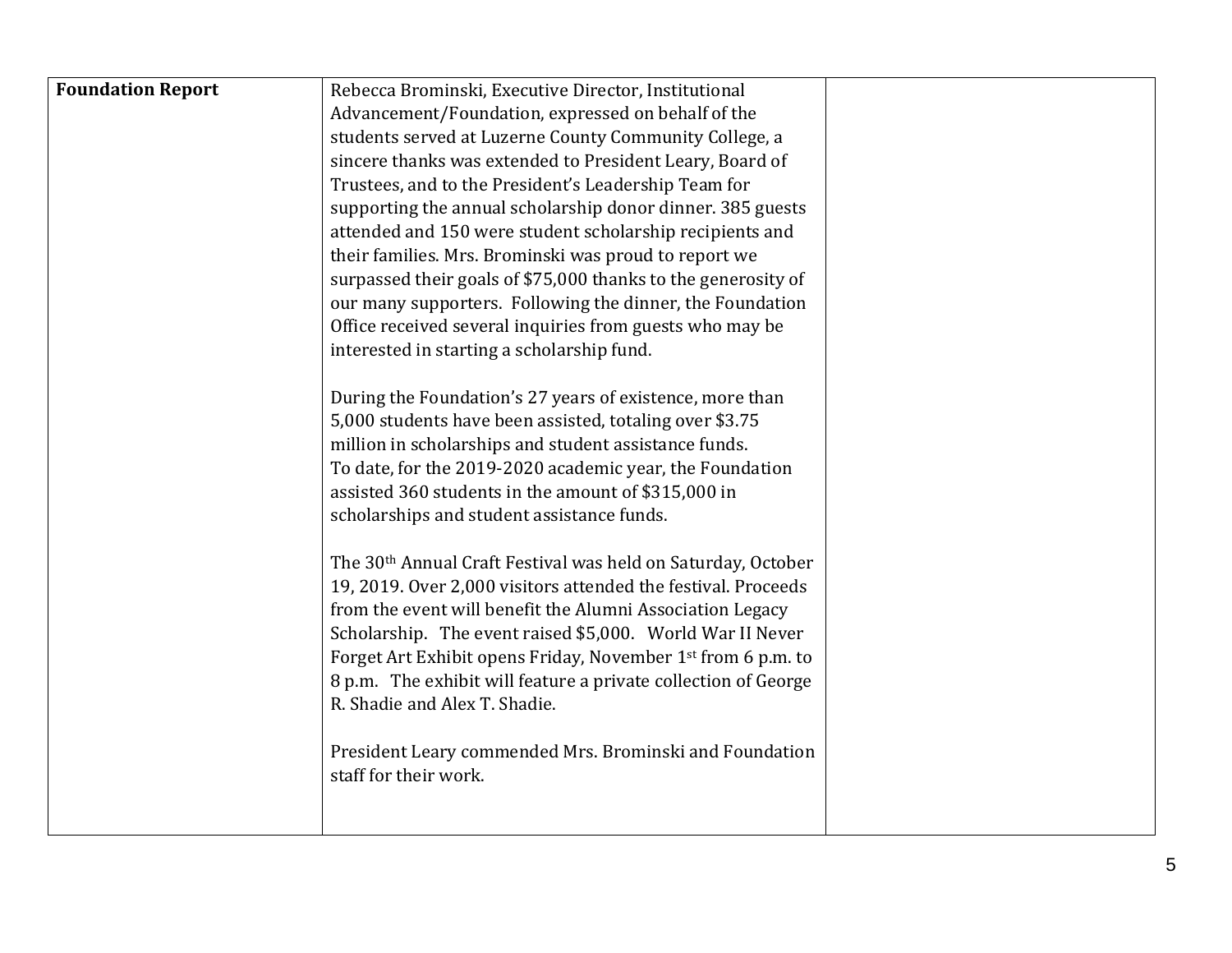| <b>AGENDA ITEM</b>                             | <b>NOTES</b>                                                                                                                                                                                                                                                                                                                                                                                                         | <b>ACTION TAKEN/FOLLOW UP</b><br><b>ACTION NEEDED</b>                                                                              |
|------------------------------------------------|----------------------------------------------------------------------------------------------------------------------------------------------------------------------------------------------------------------------------------------------------------------------------------------------------------------------------------------------------------------------------------------------------------------------|------------------------------------------------------------------------------------------------------------------------------------|
| <b>6. Executive Committee</b><br><b>Report</b> |                                                                                                                                                                                                                                                                                                                                                                                                                      |                                                                                                                                    |
|                                                | 6. Board Chair Distasio stated there were no action items to<br>present at this time.                                                                                                                                                                                                                                                                                                                                | 6. No action required.                                                                                                             |
| 7. Academic Committee<br><b>Report</b>         |                                                                                                                                                                                                                                                                                                                                                                                                                      |                                                                                                                                    |
|                                                | 7. Dr. Bernard Graham, Ph.D., Chair, Academic Committee,<br>noted there were no action items to present.                                                                                                                                                                                                                                                                                                             | 7. No action required.                                                                                                             |
| 8. Finance Committee Report                    |                                                                                                                                                                                                                                                                                                                                                                                                                      |                                                                                                                                    |
|                                                | 8. Barry H. Williams, J.D., C.P.A. Chair, Finance Committee,<br>presented the following report.                                                                                                                                                                                                                                                                                                                      |                                                                                                                                    |
| 8A. Summary of Payments                        | 8A. Dr. Barry Williams, Committee Chair recommended the<br>Luzerne County Community College Board of Trustees<br>approve the summary of payments presented in the meeting<br>materials.                                                                                                                                                                                                                              | 8A. Approved. Motion made by Erin K.<br>Keating, Ed.D.; seconded by Paul<br>Halesey.                                               |
|                                                |                                                                                                                                                                                                                                                                                                                                                                                                                      | Vote was all "yes". Motion carried.                                                                                                |
| 8B. Bid #490 - Automotive<br>Alignment System  | 8B. Committee Chair Williams recommended the Luzerne<br>County Community College Board of Trustees approve the<br>award of Bid #490 for Automotive Alignment System to Jack<br>Williams Tire Co. Inc. in the amount of \$25,906.30.                                                                                                                                                                                  | 8B. Approved. Motion made by David<br>James Usavage.; seconded by Joan M.<br>Blewitt, Ph.D.                                        |
|                                                |                                                                                                                                                                                                                                                                                                                                                                                                                      | Vote was all "yes". Motion carried.                                                                                                |
| 8C. Student Success Center<br>Project          | 8C. Committee Chair Williams recommended the Luzerne<br>County Community College Board of Trustees approve the<br>Student Success Center project to move forward in the<br>estimated amount of \$650,000 plus architectural fees in the<br>amount of 6.99% of the final construction cost, plus a<br>contingency (which may or may not be fully utilized) in the<br>amount of 8% of the estimated construction cost. | 8C. Approved. Motion made by Erin K.<br>Keating, Ed.D.; seconded by Bernard<br>Graham, Ph.D<br>Vote was all "yes". Motion carried. |